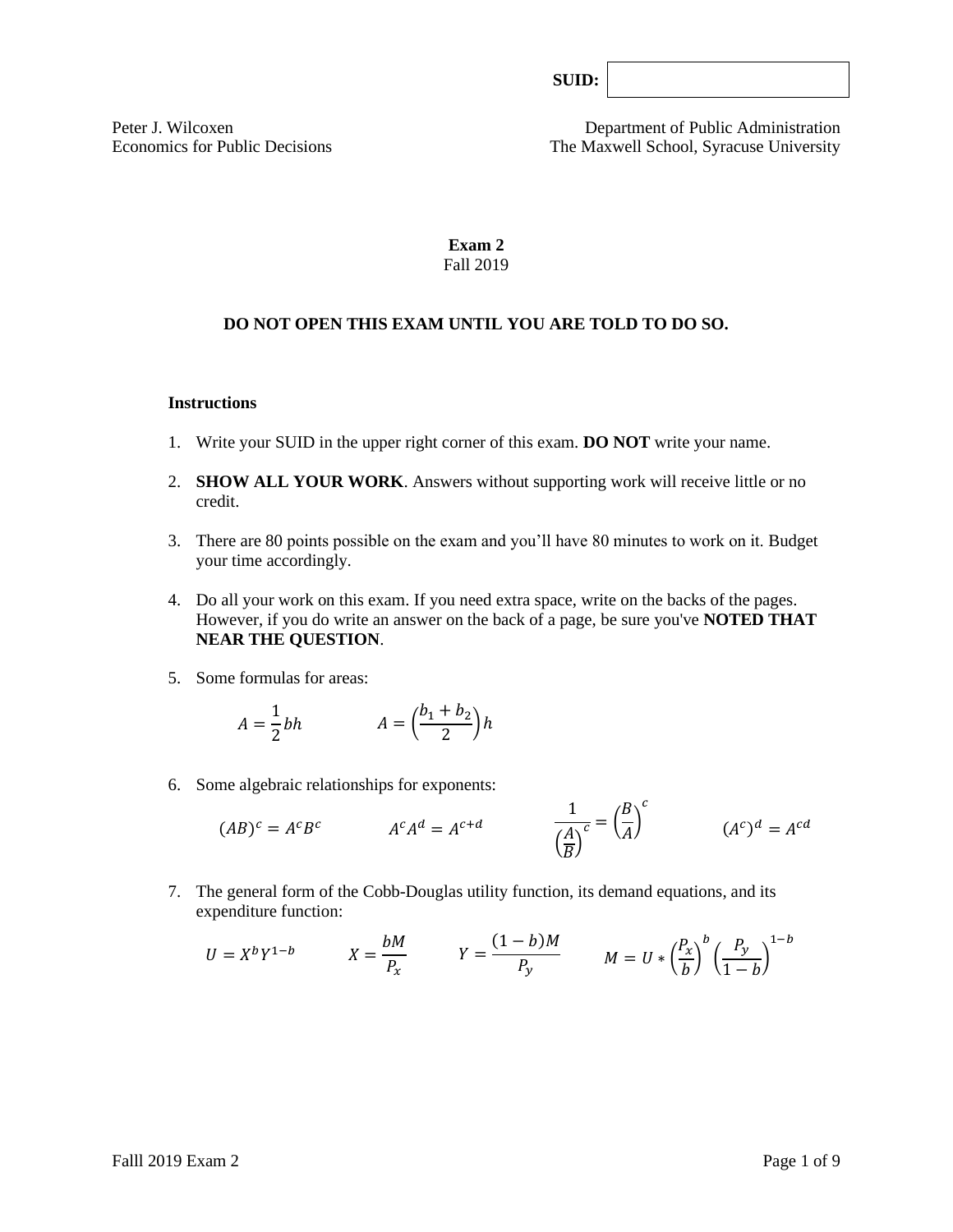### **Question 1 (15 points)**

A nonprofit organization offers dental care to two kinds of patients, G and B. G patients generally have good teeth and providing care to them is inexpensive. B patients have bad teeth and are much more expensive. However, the organization is committed to charging all patients the same price. Information about the two groups is provided in the table below.

| <b>Variable</b>        |        |       |  |
|------------------------|--------|-------|--|
| Number of patients     | 20,000 | 5,000 |  |
| Demand elasticity      |        |       |  |
| Cost per patient (WTA) | \$100  |       |  |

The organization set its price at \$200 a few years ago and used to break even. However, a big technological advance has lowered the cost of treating B patients (there was no change for G patients). The organization is now earning \$1 million in overall net revenue and it is considering lowering its price to \$160.

(a) Please determine:  $\Box$  the organization's total extra revenue from G patients at the current \$200 price;  $\Box$  the organization's current cost ( $WTA_B$ ) of treating a B patient;  $\Box$  the number of patients of each type it would have if it lowered the price to \$160; and  $\Box$  the new overall surplus or deficit resulting from the revised policy.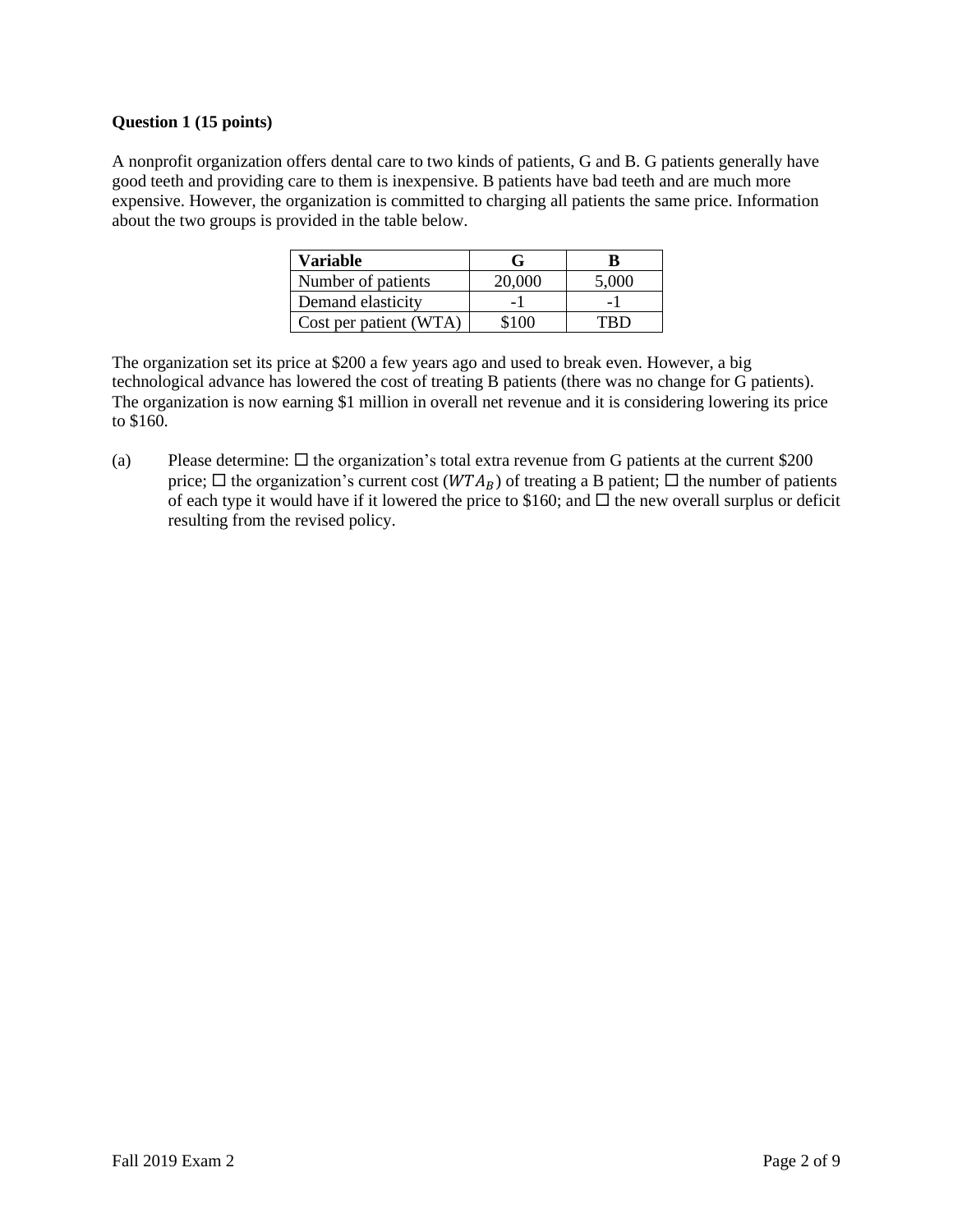# **Question 2 (15 points)**

Ridesharing companies, most notoriously Uber, raise prices via "surge pricing" when demand is especially high. Some people regard that as price gouging and say a ceiling should be imposed on the price of a ride. This question explores the issue.

Suppose that the market WTA curve for rides is given by  $WTA = 0.02Q$ . Under normal conditions, the market WTP curve is given by  $WTP = 100 - 0.08Q$ . However, during peak periods, like New Year's Eve, the WTP curve jumps to  $WTP = 200 - 0.08Q$  while the WTA curve remains unchanged (i.e., it is the same in both normal and peak periods). The government is considering imposing a rule that would require rideshare companies to charge the same price during peak periods that they charge during normal periods.

(a) Please determine:  $\Box$  the equilibrium P and Q during normal periods;  $\Box$  the equilibrium P and Q during peak periods when surge pricing is allowed;  $\Box$  the Q that would occur during peak periods if the price control were imposed; and  $\Box$  the changes in peak-period CS and PS that would result from the control. Briefly discuss who gains and loses if the ceiling is imposed.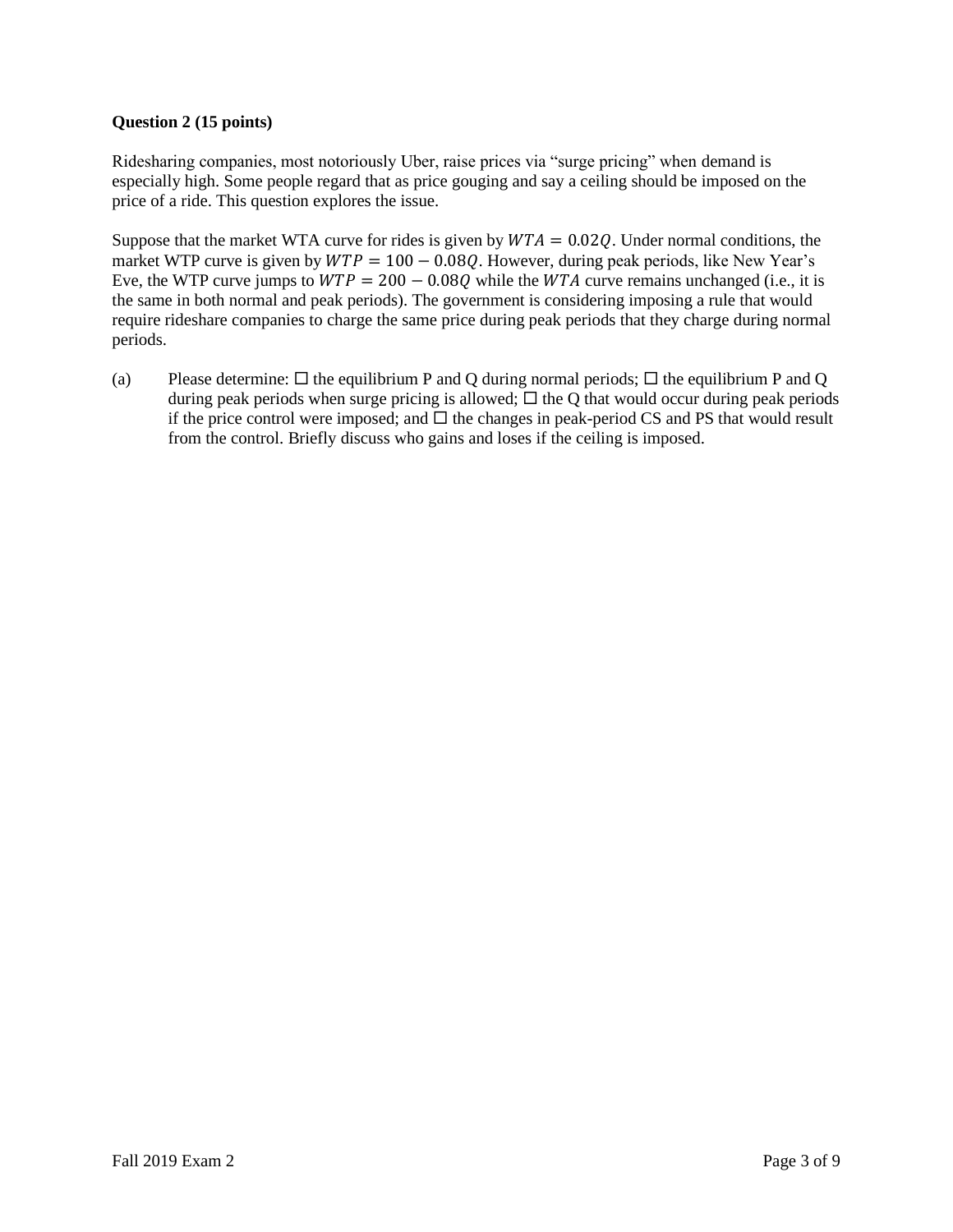# **Question 3 (5 points)**

A household has the utility function and demand equations shown below. Please derive its expenditure function. Be sure to show the steps, not just the final result. Then calculate the amount of income the household would need to get a utility of 240 when  $P_x = 9$  and  $P_y = 16$ .

|  |  | $U = (X)^{0.5} (Y + 100)^{0.5}$ $X = \frac{0.5M + 50P_y}{R}$ $Y = -100 + \frac{0.5M + 50P_y}{R}$ |
|--|--|--------------------------------------------------------------------------------------------------|
|--|--|--------------------------------------------------------------------------------------------------|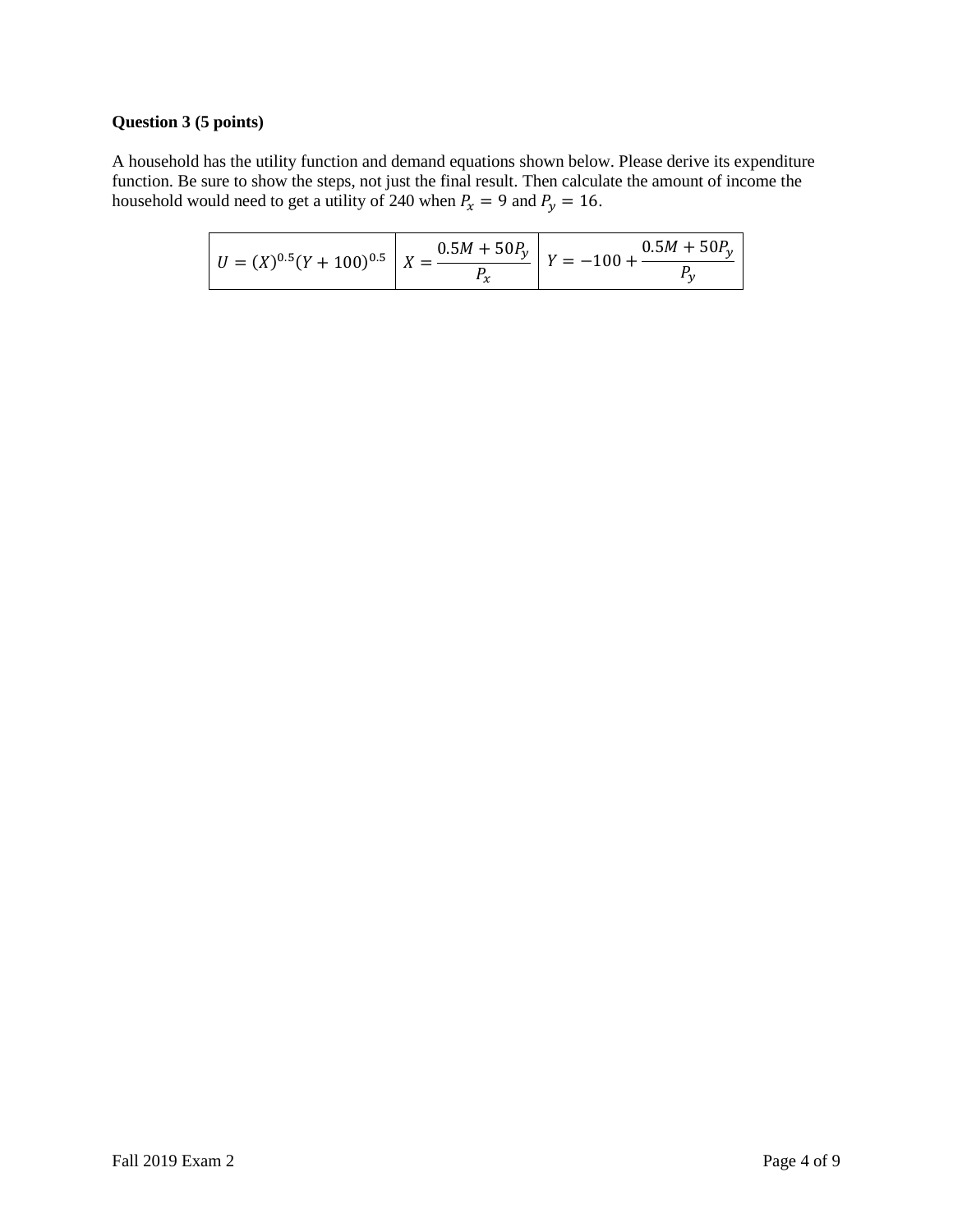## **Question 4 (15 points)**

One of the households in the table to the right has Cobb-Douglas preferences. In the remainder of the exam, this will be referred to as the CD household.

(a) Please:  $\Box$  determine which one is the CD household and calculate its value of  $b$ ;  $\square$ 

| Year | $P_{X}$ | Py             | HH             | <b>Income</b> | X   | Y    |
|------|---------|----------------|----------------|---------------|-----|------|
| 2018 | 4       | 8              | Α              | 3600          | 350 | 275  |
|      |         |                | B              | 1600          | 200 | 100  |
|      |         |                | $\overline{C}$ | 3600          | 540 | 180  |
|      |         |                | D              | 4200          | 700 | 175  |
| 2019 | 6       | $\overline{2}$ | Α              | 4100          | 325 | 1075 |
|      |         |                | B              | 2800          | 400 | 200  |
|      |         |                | $\overline{C}$ | 4000          | 400 | 800  |
|      |         |                | D              | 4200          | 175 | 1575 |

draw a diagram illustrating the CD household's 2019 equilibrium. Please note that information about the key functions associated with CD preferences is given on the cover of the exam.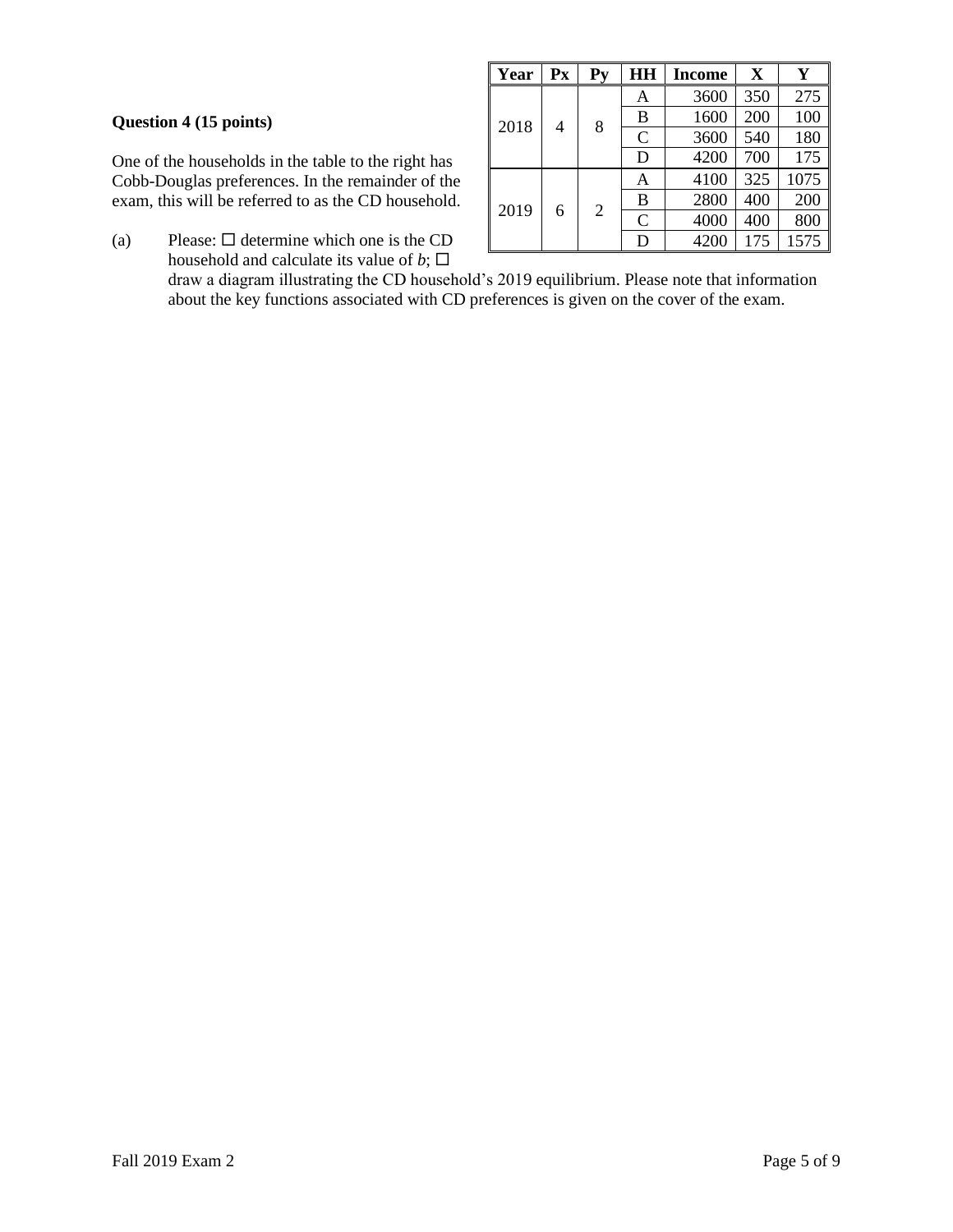### **Question 4, continued**

**Year**  $\vert$  **Px**  $\vert$  **Py**  $\vert$  **HH**  $\vert$  **Income**  $\vert$  **X**  $\vert$  **Y**  $2019$  6 2 A 4100 325 1075 B 2800 400 200  $C$  4000 400 800 D | 4200 | 175 | 1575

Now suppose that in 2019 the government wants to shift consumption away from good Y and toward

good X. To do so, it plans to impose a \$2 subsidy on X and a \$2 tax on Y. It also plans to impose a \$380 lump sum income tax on the household to help make the policy come close to breaking even overall. You may assume the supplies of X and Y are perfectly elastic so  $P_x$  would fall to \$4 and  $P_y$  would rise to \$4. For convenience, the data for 2019 are repeated above.

(b) Please calculate:  $\Box$  the new values of X and Y under the policy;  $\Box$  briefly comment on the extent to which the policy changes X and Y;  $\Box$  the overall effect on the government's budget, and indicate whether the policy achieves the government's revenue goal;  $\Box$  the CV, and indicate whether the household is better or worse off; and  $\Box$  the net impact of the policy on social surplus.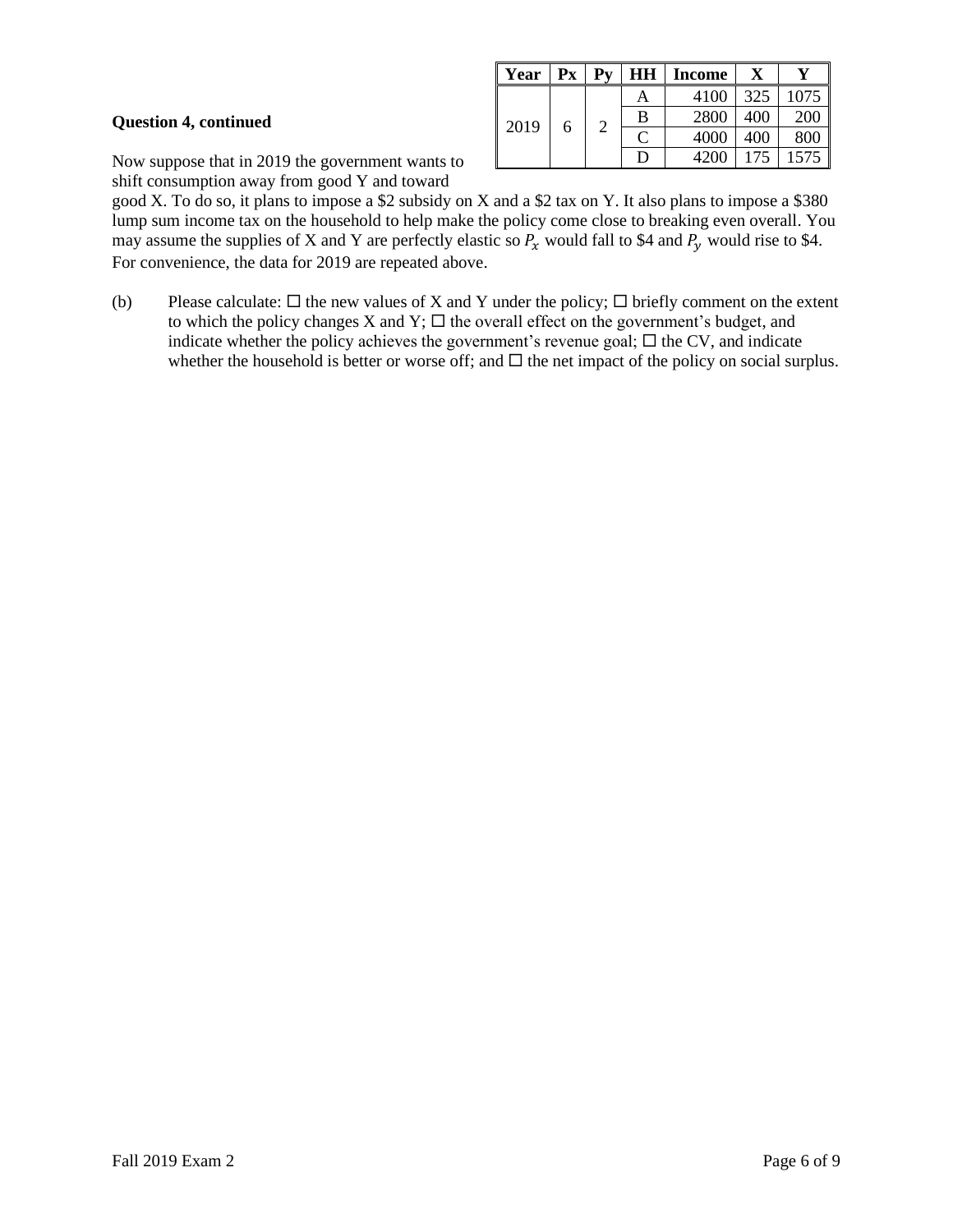### **Question 5 (15 points)**

A household buys two goods, X and Y, and its preferences can be represented by the utility function shown below. Also shown are the household's demand equations and its expenditure function.

$$
U = (X^{0.5} + Y^{0.5})^2
$$
  $X = \frac{M * P_y}{P_x(P_x + P_y)}$   $Y = \frac{M * P_x}{P_y(P_x + P_y)}$   $M = U * (\frac{P_x * P_y}{P_x + P_y})$ 

Initially,  $P_x = $8$ ,  $P_y = $12$ , and M = \$3,360. The government is considering a policy that would impose a \$4 tax on X. The supply of X is perfectly elastic and its price would rise to  $P_x = $12$ .

(a) Please calculate:  $\Box$  the initial equilibrium before the policy is enacted (both X and Y);  $\Box$  the new value of X with the policy in place (it's OK to skip the new value of Y);  $\Box$  the total government revenue raised by the tax;  $\Box$  the CV for the policy; and  $\Box$  the policy's income and substitution effects for the X good.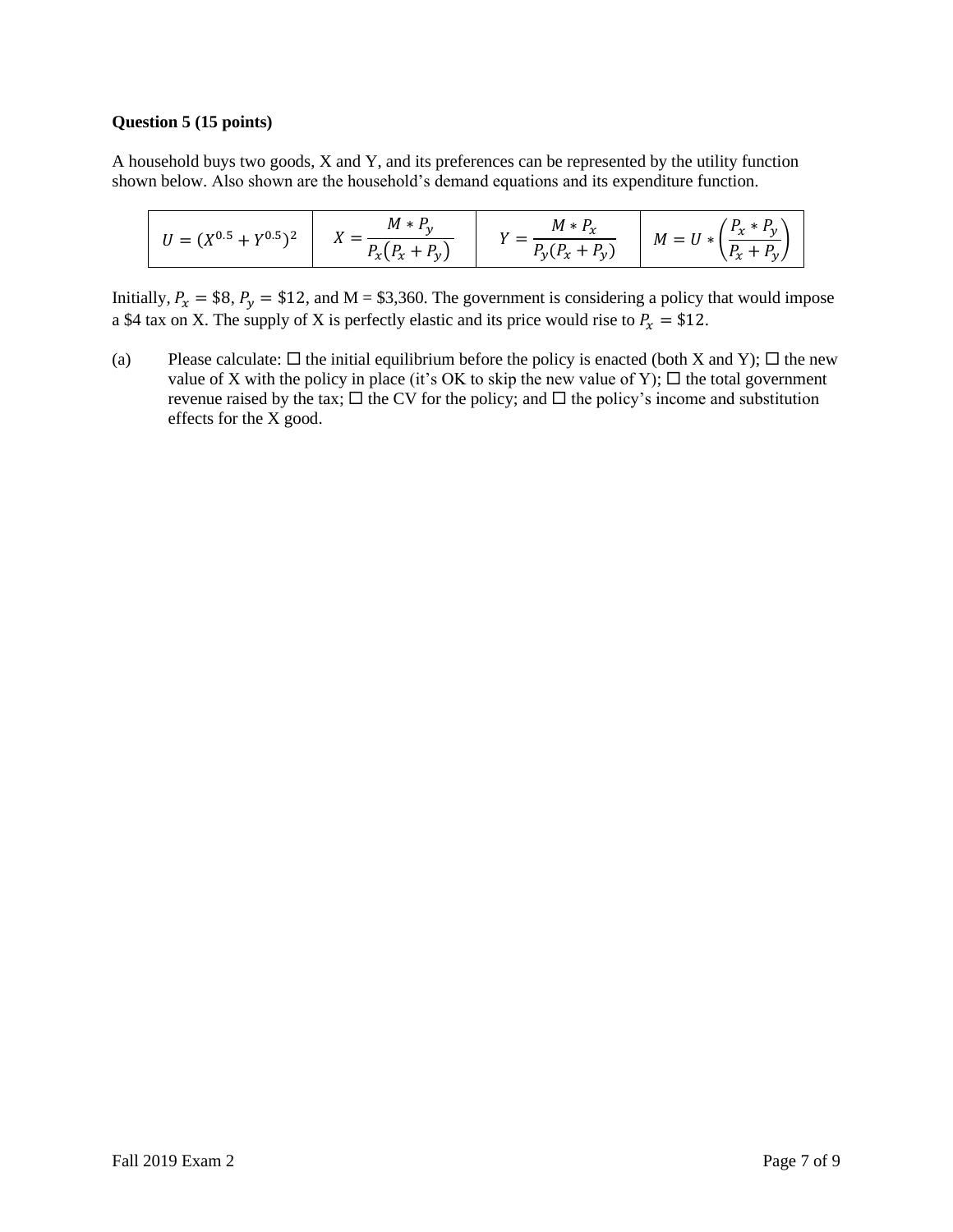### **Question 6 (15 points)**

An individual is making decisions about training and consumption in two periods. In period 0 her income is \$60,000, and in period 1 it will rise to \$72,000. However, she also has an opportunity to enroll in either of the two training programs in the table below (one program at most). She would like to have 1.5 units of consumption in period 0 for every unit of consumption in period 1. She can borrow or save at an interest rate of 20%.

| <b>Program</b> | Tuition in 0 | Raise in 1 |
|----------------|--------------|------------|
|                | \$20,000     | \$30,000   |
|                | \$37,000     | \$48,000   |

(a) Please determine:  $\Box$  which training program, if any, she should take;  $\Box$  how much she consumes in each period; and  $\Box$  the amount she borrows or saves in period 0. Finally:  $\Box$  illustrate your results with an appropriate diagram showing her intertemporal budget constraint after she decides whether or not to take the training program, an indifference curve, and her equilibrium.